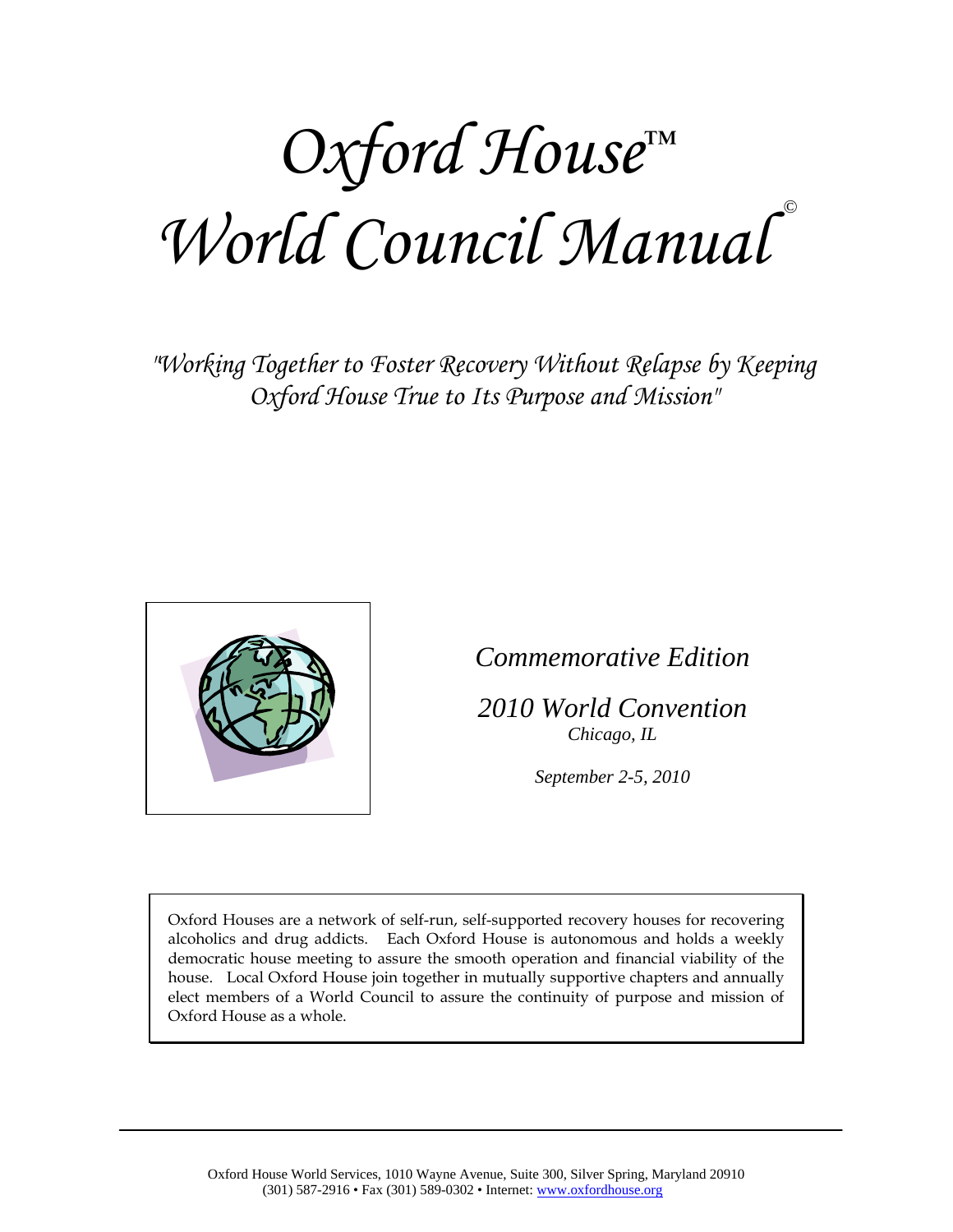## **Table of Contents**

| <b>Subject</b>                           | <u>Page</u> |
|------------------------------------------|-------------|
|                                          | 3           |
|                                          | 4           |
|                                          | 5           |
|                                          | 6           |
|                                          | 7           |
|                                          | 8           |
|                                          | 12          |
|                                          | 13          |
| Promoting and Utilizing World Convention | 14          |
|                                          | 15          |
|                                          | 18          |

Oxford House World Services Council reviews the policies, procedures, and text of the Oxford House on an on-going basis. If you find any errors or have suggestions of ways and means to improve the Oxford House organizations, its manuals, or the forms, let the World Council know. The toll-free telephone number to get in touch with the World Service Council is 1-800-689-6411. The facsimile toll-free number is 1-888-689-6411.

© 2008 J. Paul Molloy, Oxford House World Services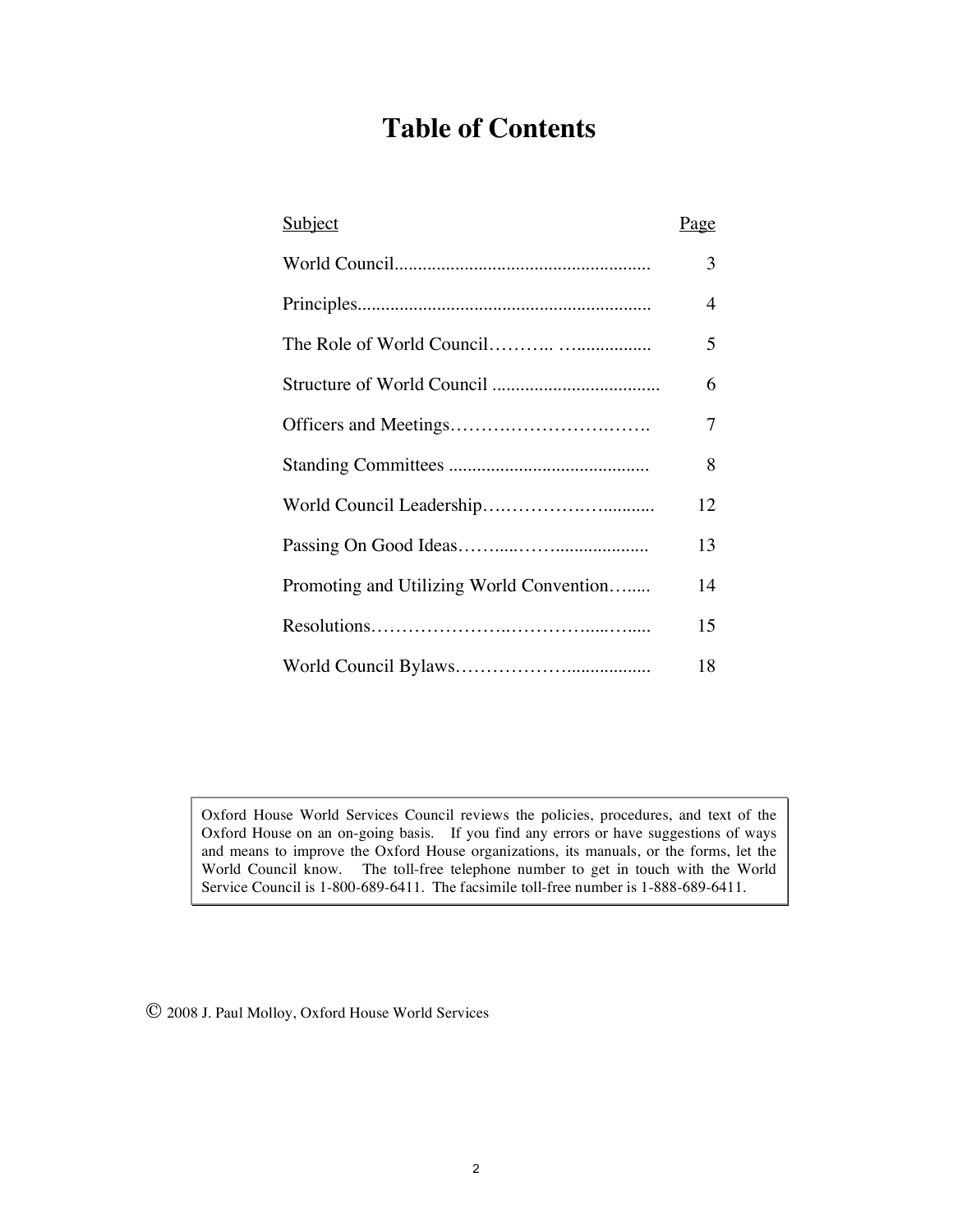## **Oxford House World Council**

he primary purpose of the Oxford House World Council is to assure that all Oxford Houses™ and Oxford House as a whole, operate in a way that is consistent with the Oxford House traditions and system of operations as described in the Oxford House Manual<sup>©</sup>. To achieve that purpose the World Council utilizes all levels of Oxford House organization – houses, chapters, state associations and the Oxford House World Services office. It identifies problems, develops solutions and makes suggestions to all levels of the organization. The World Council Chairperson is also an ex officio member of the Board of Oxford House, Inc. – the umbrella  $501(c)(3)$  organization for all of Oxford House. T



Oxford House, Inc Basic Organization

The World Council, started in 1997, meets regularly to assure that the self-help legacy of Oxford House™ is forever secure by keeping the concept, traditions and system of operations up-to-date and under the control of residents and Oxford House alumni. This manual describes how the Oxford House World Council is elected and how it is operated and organized.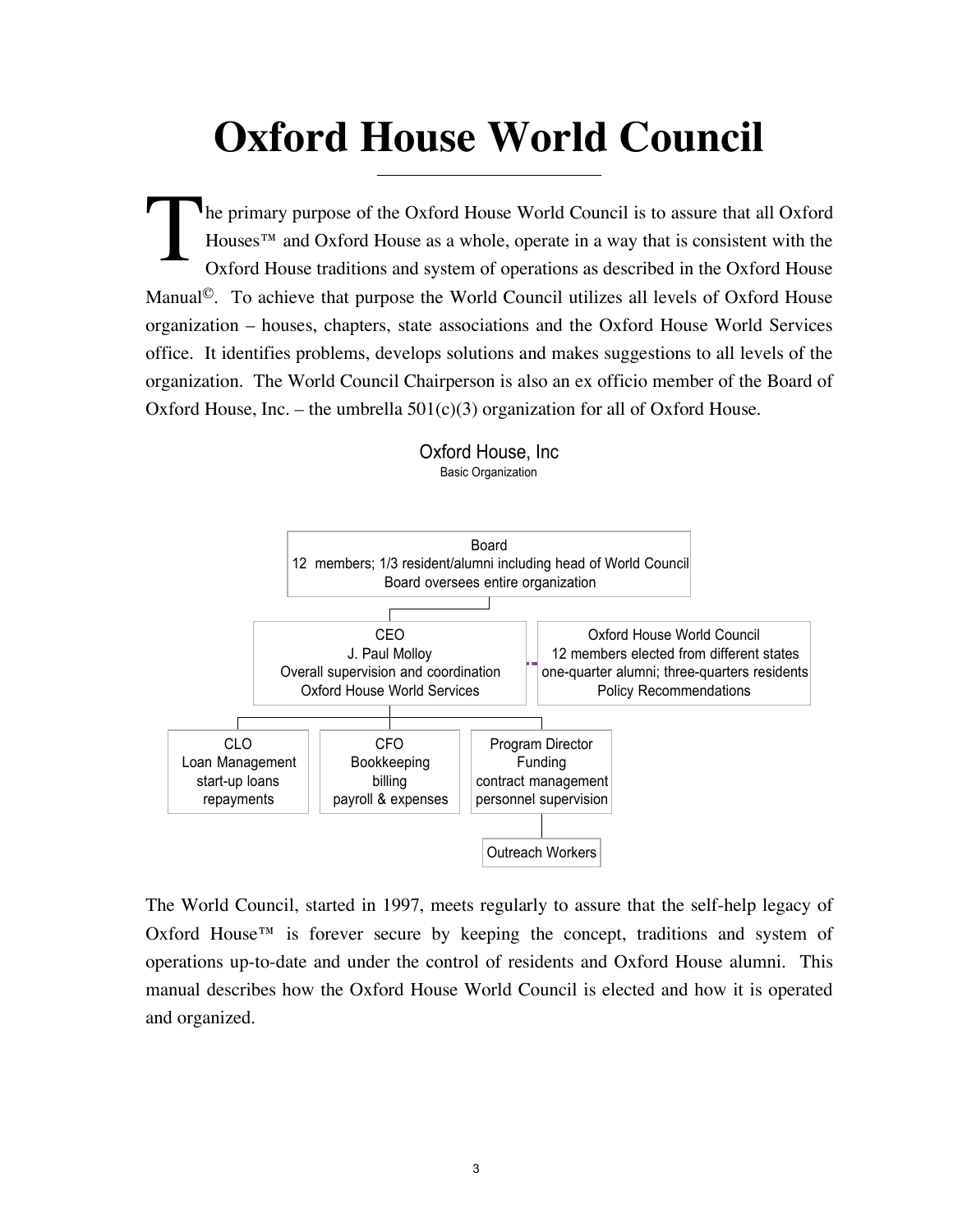*Principles* 

Six principles underlie the role of the Oxford House World Council

- Oxford Houses must be self-run and self supported.
- Peer coordination and direction of Oxford House at all levels is best assured with oversight by an elected, geographically balanced World Council.
- Residents and alumni sharing experiences can provide the best policy and practices to preserve the integrity and foster the expansion of the network of individual Oxford Houses.
- The legal rights of individual houses should be protected at all times.
- Practices and procedures to guaranteeing vigilance to assure adherence to Oxford House Traditions must be available at all levels of the organization.
- Financial support to expand the network of Oxford Houses must be directed to expansion without compromising the Oxford House concept and the disciplined, democratic, and self-support foundation of Oxford House.

### ❏❏❏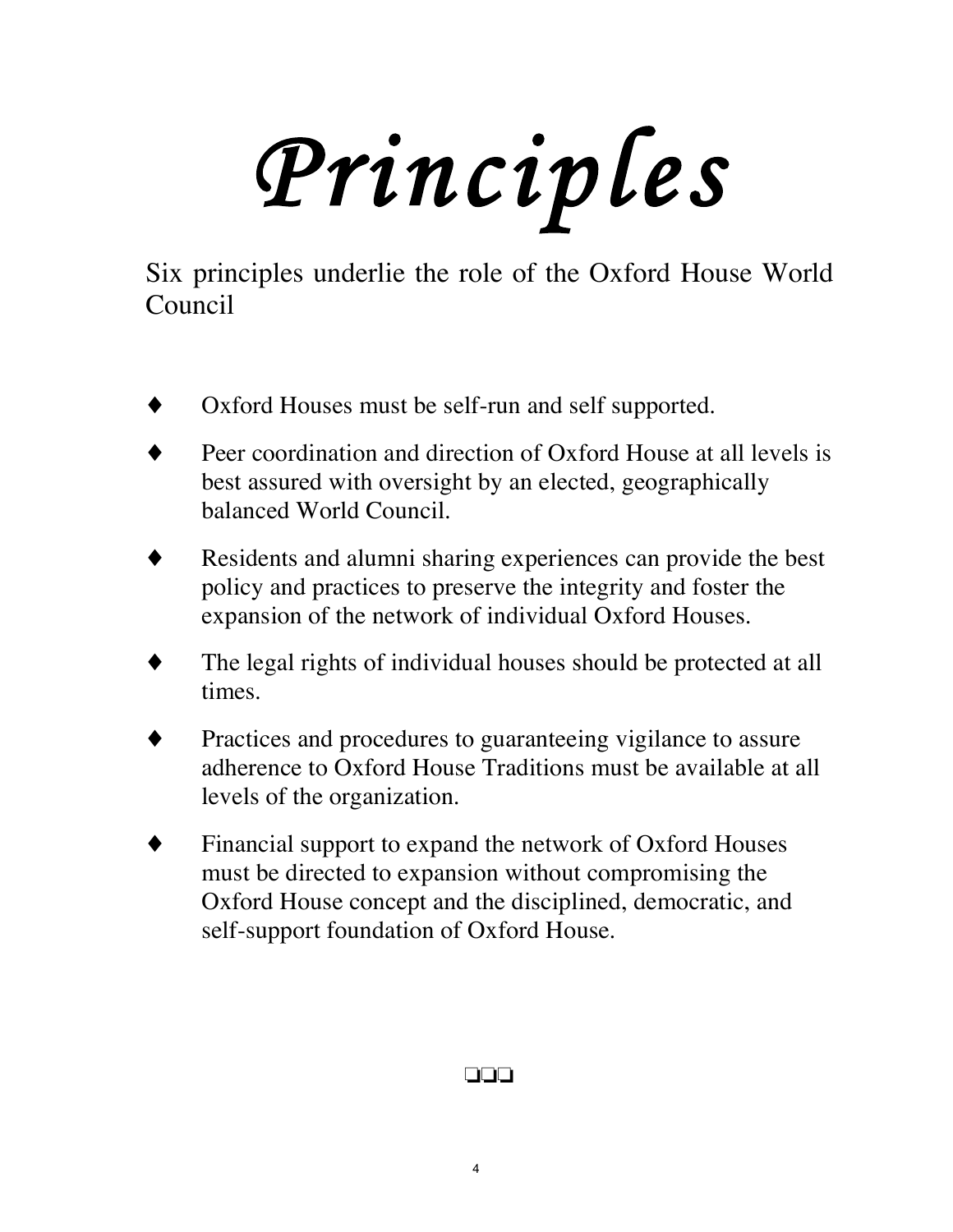## **The Role of World Council**

The unique character of Oxford House is two fold: [1] all homes are rented – not owned – single-family houses, and [2] the discipline, time-tested democratically run and financially self-supported system of operation. Both of these unique characteristics require vigilant review and affirmative action to avoid corruption of the concept or system of operation.

The World Council is made up of both alumni and residents of Oxford Houses who are elected by their peers. Electing members to staggered three-year terms of office assures continuity of the 12-member World Council. In theory at least two-thirds of the Council has experience and experience has validated the theory.<sup>1</sup> Limiting election to one member per state assures that the World Council is representative of the entire organization and discourages domination by single-state or local interest.

While Oxford House World Services – the operating arm of Oxford House, Inc.– has the sole authority to grant Oxford House charters, the World Council monitors that process to assure that Oxford House is composed of good houses in good neighborhoods. This activity runs the gambit from guidelines to select good houses to rent to procedures that assure expansion and correct application of the procedures of the Oxford House Manual© and Oxford House Chapter Manual©.

The World Council meets regularly and organizes itself into a number of committees to focus on all the different subjects that enable Oxford House to expand without diminishing quality operations at all levels of the organization. Each committee reaches out to other Oxford House residents and alumni knowing that good ideas, skills and hard workers are available throughout the growing network of Oxford Houses.

The primary principle driving the mission of World Council is preserving the character of Oxford House that is the hallmark of its success in helping recovering alcoholics and drug addicts help each other to become comfortable enough in sobriety to avoid relapse.

## *Oxford House has unique characteristics worth preserving.*

#### ❏❏❏

 $<sup>1</sup>$  Since membership on the World Council is conditioned upon maintenance of absolute sobriety, it is possible that members will</sup> sometimes be asked to resign. Moreover, sometimes an elected member may resign because of other circumstances in his or her life. Each year the Convention elects alternate members who fill such vacancies if they occur.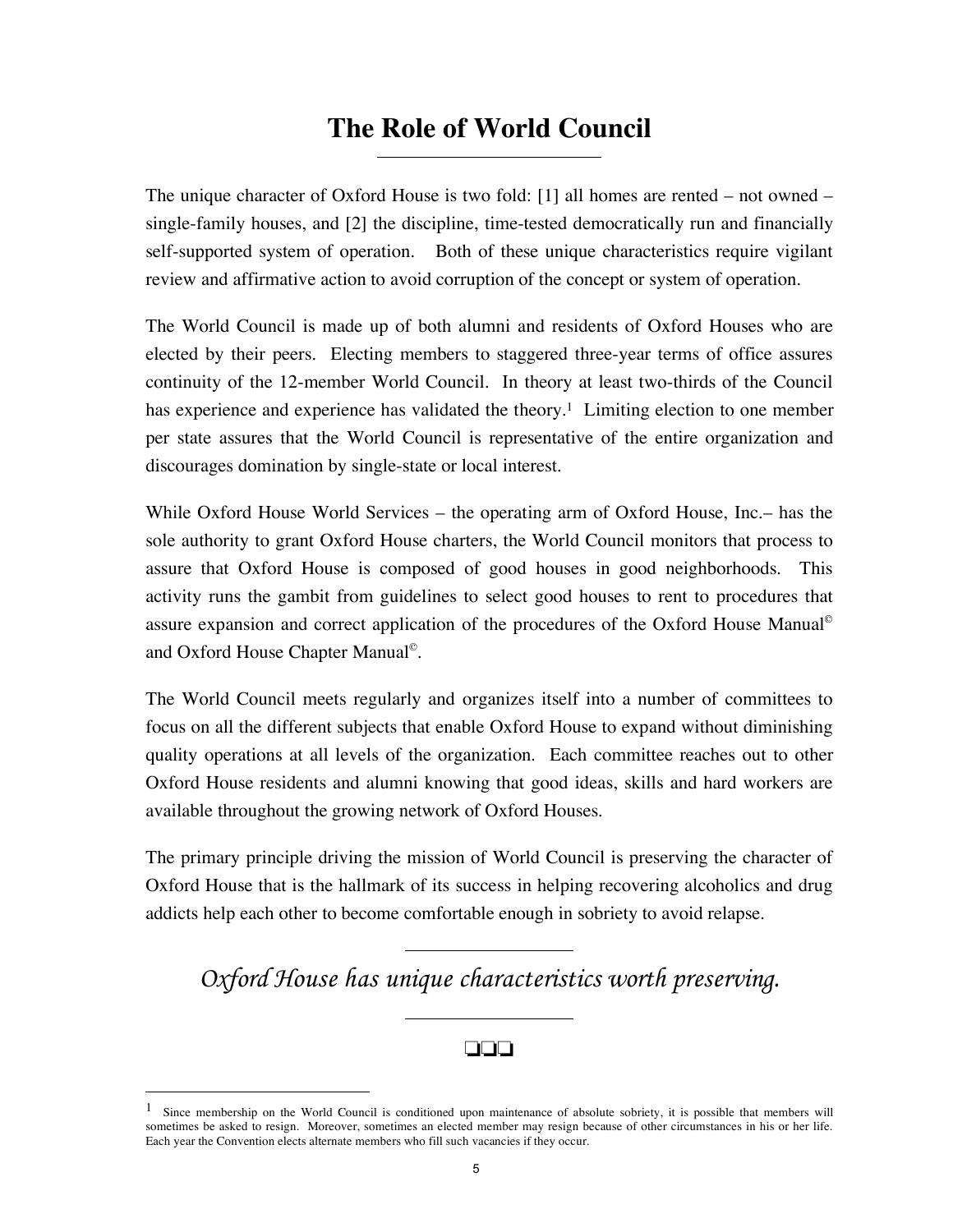## **Structure of World Council**

Democracy underlies Oxford House from the bottom to the top. The World Council is elected at the annual Oxford House Convention of residents and alumni. Its membership is by rule divided between residents [9] and alumni [3] and has no more than one representative from a state or foreign country. Four members are elected each year for staggered three-year terms to assure continuity on the Council. The Oxford House World Council is the nerve system for keeping the entire Oxford House Network of Houses on track and expanding as quickly as possible. Its members reach out to identify problems or opportunities and to recommend policies and procedures to solve problems or to take advantage of opportunities. The following diagram shows the World Council's structure.



The Oxford House World Council is made up of two types of members: residents and alumni. Resident members and alumni members are elected at the Annual Oxford House World Convention. In addition, the Council has two Emeritus members: Myrna Brown and James McClain – members of the original Word Council in 1997.2

<sup>&</sup>lt;sup>2</sup> There are only two Emeritus members of the World Council because the primary driver in Oxford House is democratic election of residents or alumni to provide effective representation of all Oxford Houses, residents and alumni. The unique position of Myrna Brown and James McClain as original World Council members is intended to provide leadership and training to subsequent Council members. It is not anticipated that other Emeritus members will be elected.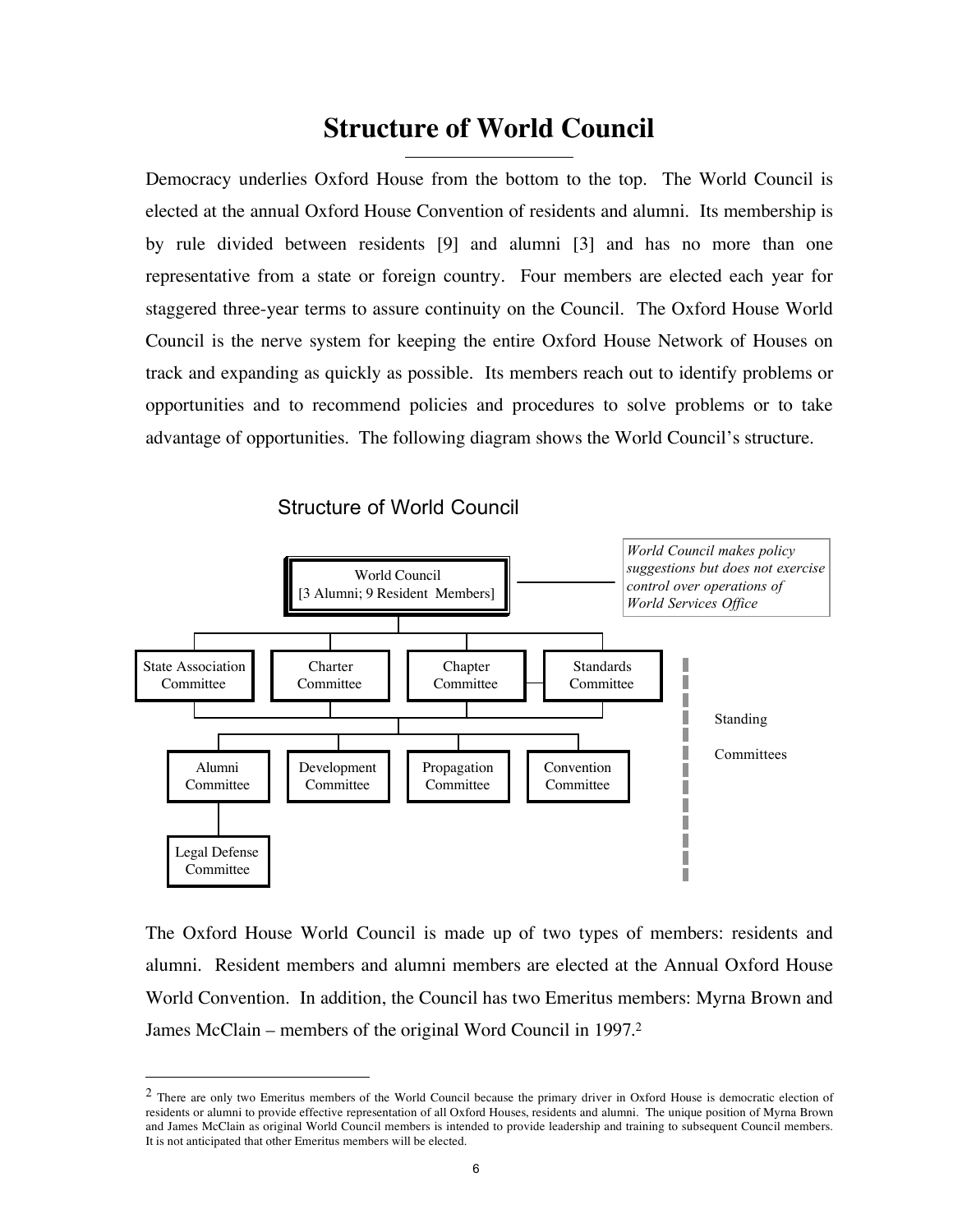#### **Officers and Meetings**

The Oxford House World Council meets twice a year – once at the Annual World Convention and one additional time during the year and every two months have a meeting via telephone conference call. Each member of the Council has one vote and use parliamentary procedures similar to the procedures used in house or chapter meetings.

Officers elected from among the members of the World Council include: Chairperson, Vice Chairperson, Secretary, Treasurer, Charter Chairperson, Chapter Chairperson, State Association Chairperson, Propagation Chairperson, Alumni Chairperson, Development Chairperson, Convention Chairperson and Legal Defense Chairperson. This usually means that each elected member of the council is also an officer or Committee Chairperson. The officer's focus on keeping the workload of the Council on track and the Committee Chairpersons try to involve others in the Oxford House family in the committee work. Democratic and parliamentary procedures are followed in each meeting of the World Council and in its standing and special committees.

The **Chairperson** leads each of the scheduled meetings and such other meetings as the Council may have during the year. He or she may be an ex-officio member of all the Committees authorized by the Council and have an equal vote on both the Council and Committees. Whenever the Chairperson is not available for a meeting, the **Vice Chairperson** takes over.

The **Secretary** is responsible for taking minutes during each meeting of the Council, transcribing the minutes and distributing them to all Council members and the Oxford House World Services Office within one week of any meeting. Council members should be notified of any meeting at least two days in advance of the meeting except when members are present at the same location when a shorter notice may be given.

The **Treasurer** establishes a checking account for the World Council. He or she and the Chairperson should be co-signers on the World Council checking account. In advance of each Council meeting, the Treasurer should e-mail a financial report to all members reflecting the balance in the checking account and list of unpaid bills as accounts payable for the Council. The Treasurer's report should be part of every Council meeting. Funding of the World Council should be sufficient to publish and distribute periodic newsletters and to fund the semi-annual face-to-face meeting of Council members.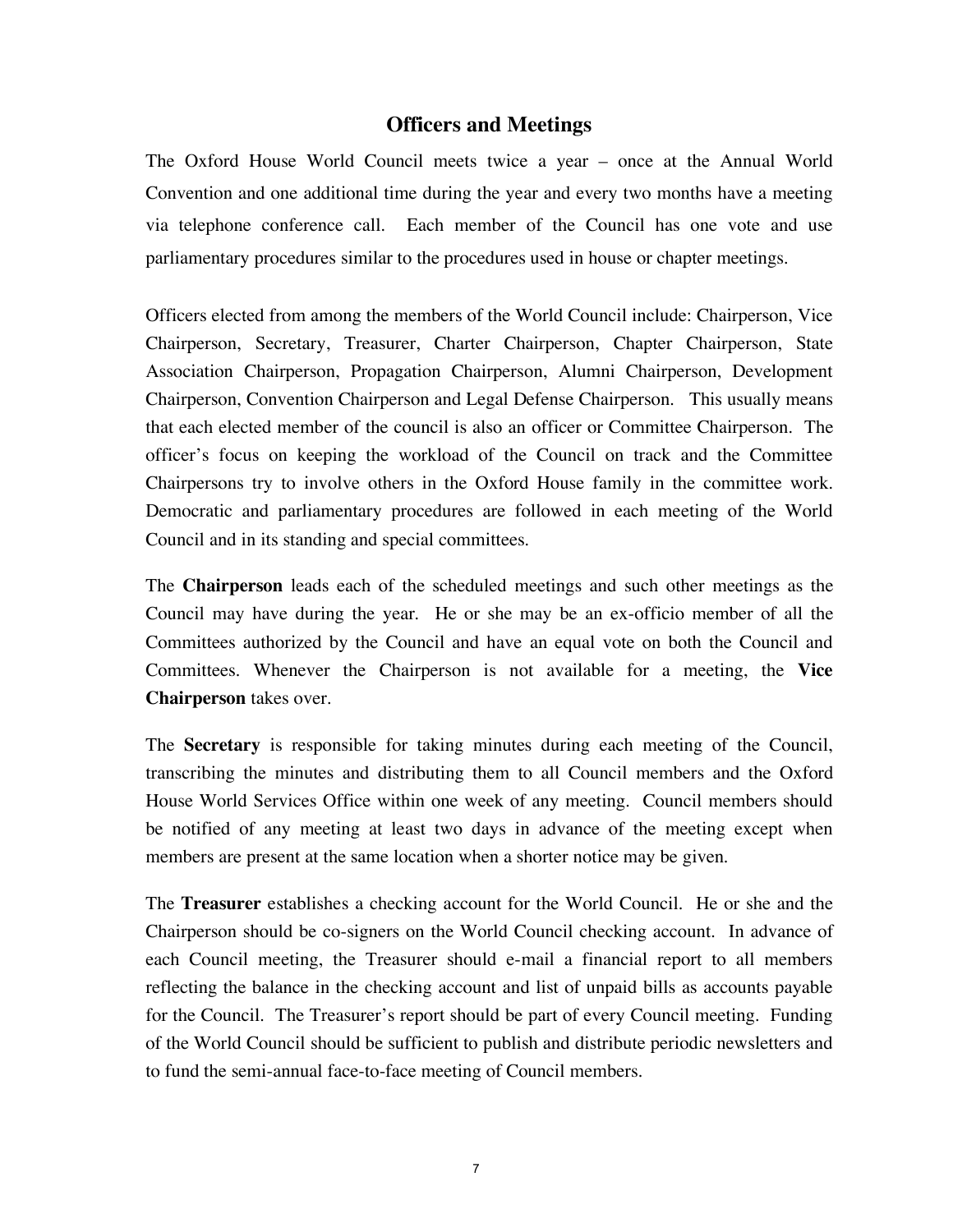#### **Standing Committees**

At the first regular meeting of the Council following the Annual Oxford House World Convention, Chairpersons should be elected for each of the following standing committees:

The **Charter Committee** works with Oxford House World Services to get all Oxford Houses Chartered and is a part of any investigation in the event of revocation. The Committee will monitor the timely transition of houses from conditional charters to permanent charter status. In addition, the Committee works to help chapters monitor adherence to charter conditions by individuals houses. Whenever, problems are detected the Committee should analyze the problem[s] and recommend policy improvements to solve the problem[s].

The Chairperson of the Council and the Committee Chairperson should recruit not less than six residents and/or alumni to serve on the Charter Committee taking geography into account to assure a membership representative of the national network of Oxford Houses.

- The **Chapter Committee** is responsible for updating the Chapter manual to assure that all Oxford Houses have an opportunity to be a member of a Chapter. At least twice a year the Committee should distribute the Chapter newsletter – *The Common Good* – to each chapter. Specific aspects of chapter performance that the Council Chapter Committee should review include but are not limited to the following questions:
	- Does the Chapter meet every month and has it registered for chapter recognition with Oxford House World Services?
	- Does the Chapter encourage contributions to finance activities of the Oxford House World Services Office?
	- Does the Chapter elect officers once a year?
	- Does the Chapter hold semi-annual workshops to help house officers understand the duties and responsibilities of each office?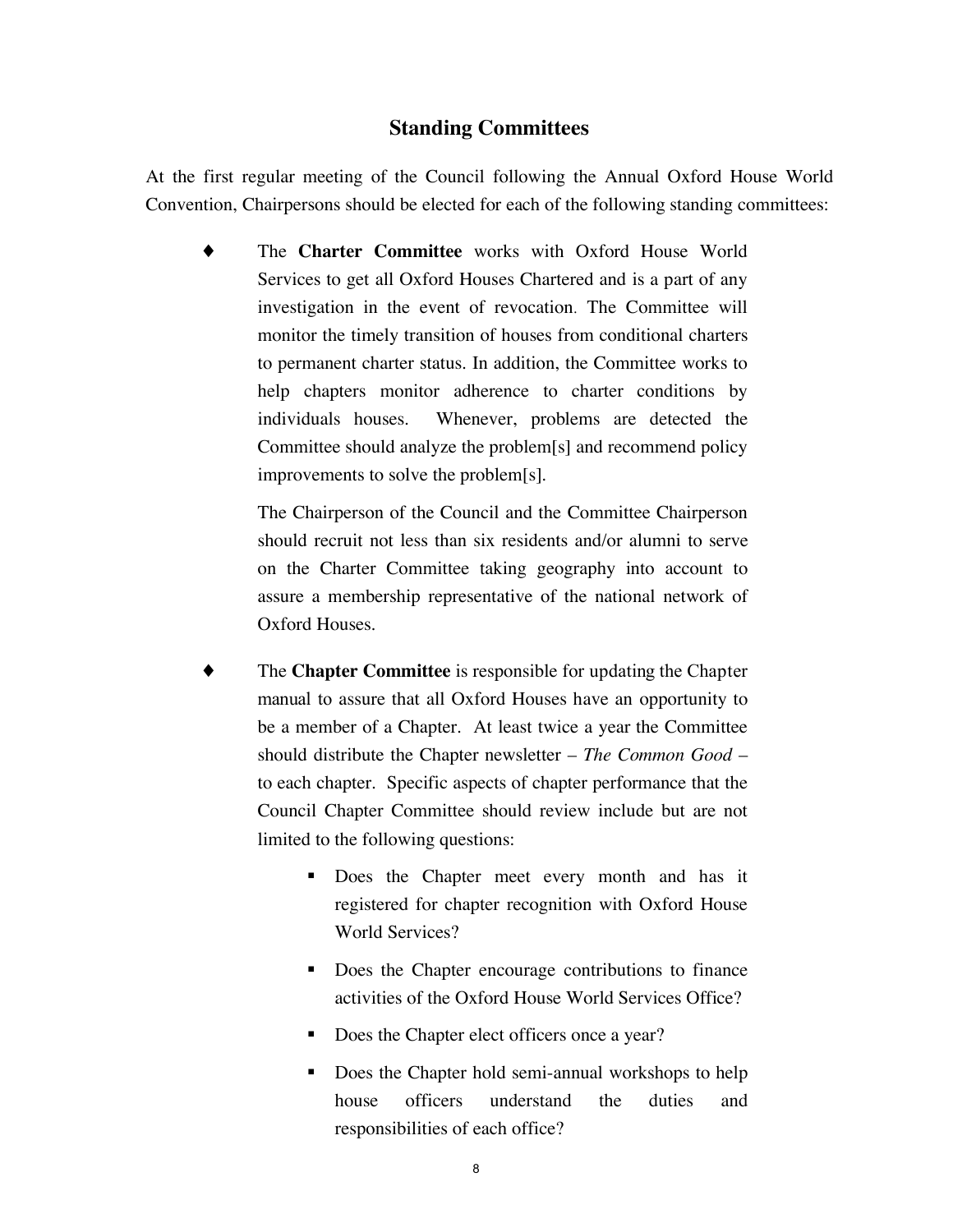- What things can a Chapter do to encourage local houses to enjoy the sobriety from bowling league participation to socials?
- How and when should Chapters raise funds for local expansion?
- How and when should Chapters organize presentations to expand the knowledge about Oxford House to treatment providers, the criminal justice system and the recovery community?
- **State Association Committee** is responsible for organizing state associations and developing constructive roles for them to play in organizing workshops and soliciting funds for expansion of state networks of individual Oxford Houses, creating a strong sense of community among the houses in the state and encouraging participation in the annual World Convention.
- The **Propagation Committee** is responsible for development of ways and means to spread knowledge about how Oxford Houses work and the benefits from having clusters of Oxford Houses to serve those in recovery. The scope of work of the Propagation Committee includes general publicity and outreach to organizations and programs dealing with addiction. In addition, the Propagation Committee compiles lists of landlords to serve as references to prospective landlords or groups wanting to purchase single-family houses suitable for use as Oxford Houses.
- The **Alumni Committee** has responsibility for developing ways and means to keep track of Oxford House alumni and to make contacts with alumni to sustain their interest in the Oxford House movement and to solicit their assistance in helping with the establishment and maintenance of Oxford Houses.
- The **Development Committee** has responsibility to examine ways and means for expanding the network of Oxford Houses including an operating budget for the World Council and the utilization of applied research and foundation funding to seed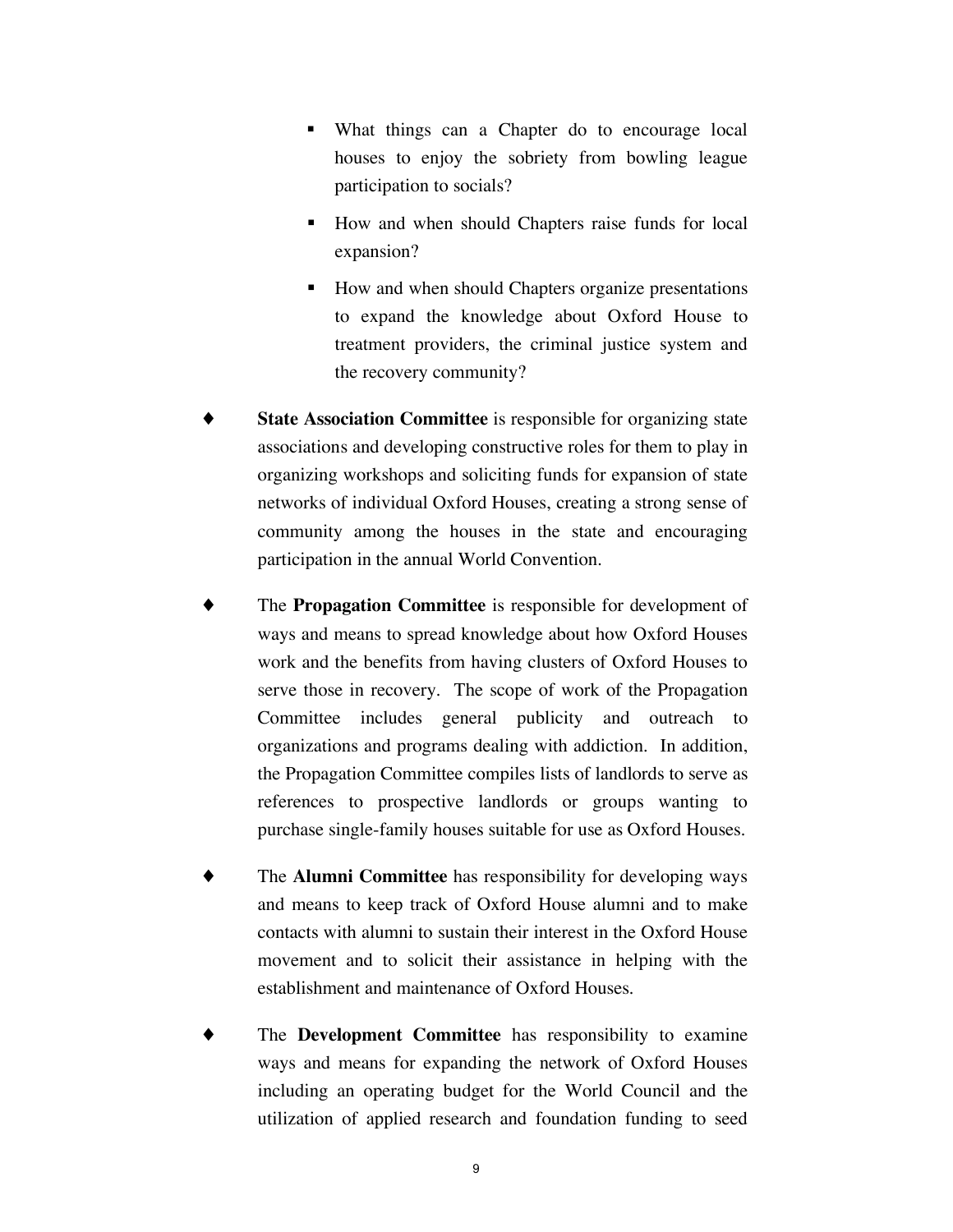new geographic areas with establishment of new houses. Specifically, the Development Committee should seek input from state associations, chapters and individual houses to find ways to improve expansion of Oxford Houses including identification of institutions such as drug courts, churches, treatment providers, employee assistance programs and the recovery community in general that might have an interest in the Oxford House movement as a cost-effective way to enable recovering individuals to become comfortable enough in sobriety to avoid relapse.

- The **Standards Committee** has jurisdiction to develop and promote best practice standards involving all aspects of the Oxford House Network of houses. Subject areas might include how to interview recovering individuals incarcerated but about to be re-entering society, how to deal with prescription medication, criteria for putting residents who are having trouble adjusting to the Oxford House system of operation on contract, how to deal with loans between houses or from chapters to houses, how to deal with residents who fall behind on payment of an equal share of household expenses and other issues that invite guidance from the Oxford House family as a whole. Developed standards are only *suggested* steps individual houses should consider. Tradition Five of Oxford House clearly provides each house with autonomy but many Houses could benefit from guidance based on the experience of other Oxford Houses and leaders.
- The **Convention Committee** focuses on helping to make the annual Oxford House World Convention a success. Its work includes active recruitment of local house delegates to the convention as part of the institution-building of a strong worldwide network of Oxford Houses. In particular, the Committee suggests the annual theme for the convention, nominates individuals for the Tom Fellows Award, the Founder's Award and the Reggie Midget Award, and screens resolutions to be considered by the convention.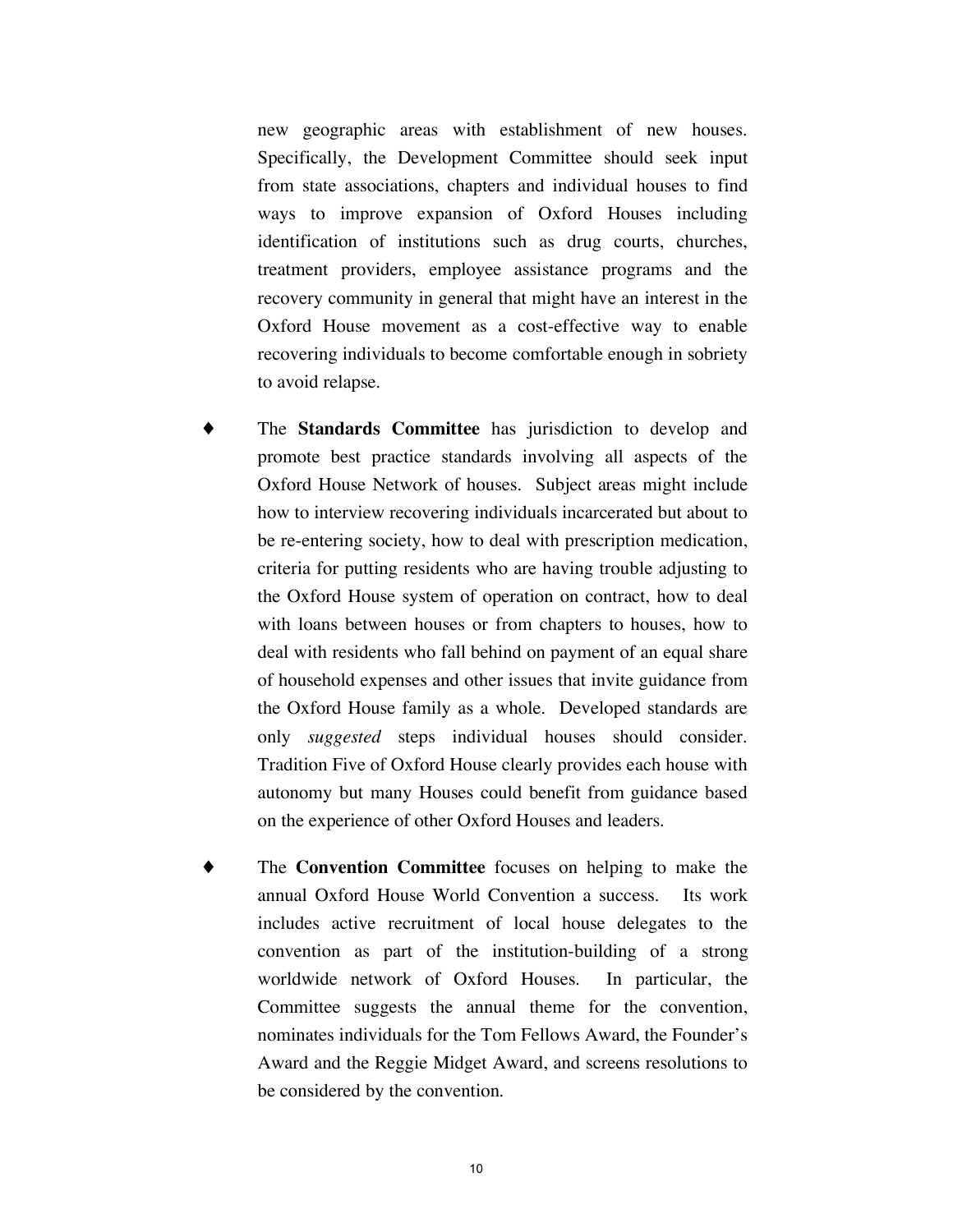The **Legal Defense Committee** is necessary because Oxford House resident continue to be subjected to discrimination with respect to location of the housing, insurance rates charged landlord renting the houses, different treatment of Oxford House groups than ordinary family renters and local laws making it difficult for individual Oxford Houses to adhere to the conditions of their Oxford House charters. It role is to identify legal barriers to the effective functioning of Oxford Houses and to develop a network of lawyers willing to assist in the defense of rights of recovering individuals living together in order to develop sobriety sufficiently strong enough to avoid relapse. A directory of civil rights lawyers and lawyers in recovery willing to help defend the rights of Oxford House residents should be developed and the committee should keep such lawyers informed about the resolution of the numerous legal barriers placed in the way of Oxford House and the opportunity for recovering individuals to gain long-term sobriety without relapse.

Membership on the standing committees of the World Council should be geographically diverse and should reach out to residents and alumni having expertise in the various subject areas examined by the various committees. Accomplishment in most human endeavors depends upon networking. This is true with respect to recovery. Involving as many individuals as possible expands the network of individuals who may be able to help expand or strengthen the Oxford House Movement. Every member of the World Council should make as many contacts with as many individuals as possible. Every contact represents a potential Oxford House good idea, strong supporter or problem solver.

The committee structure within the World Council helps to focus areas where Oxford House can always use help. It also provides the discipline to effectively solve problem areas or to take advantage of opportunities important to the existence and expansion of Oxford Houses. More importantly, the World Council Committee Structure strengthens the grassroots democratic self-help principle so important to making certain that Oxford House adapts to change without compromising the concept and system of operations that enable recovering individuals to gain the time, peer support and responsibility essential for longterm sobriety without relapse.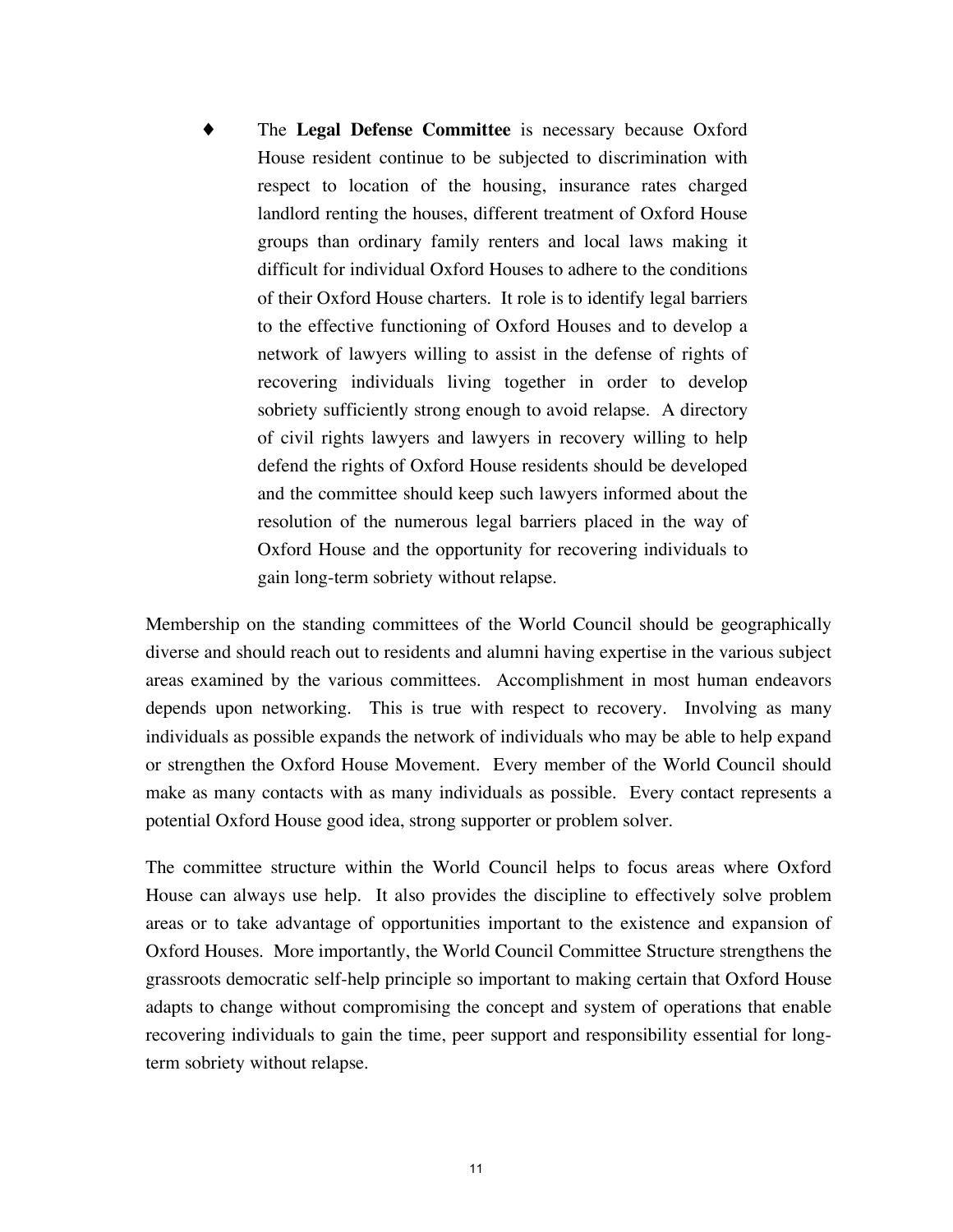## **World Council Committee Leadership**

The Committees of the World Council are the primary link into the National and International Oxford House Network of individual houses, chapters and state or other jurisdictional associations. Because Council Committees are the primary link into all parts of the grassroots Oxford House organization, it is important the Chairpersons of each committee recruit committee members representative of all segments of the Oxford House network of houses.

Some chapters or state associations will always be better organized than others but both the well organized and the less well-organized groups should have representatives on the World Council Committees. How else can the less well organized be improved? Another difference between various geographic clusters of Oxford Houses is those areas served by trained outreach workers under the supervision of the Oxford House World Services Office and areas where houses have been established by local members of the recovery community or have existed without trained outreach workers for a number of years. These differences should be taken into account whether collecting information about problem areas or distributing suggested ways to avoid or correct operating problems whenever they occur. Each World Council Committee Chairperson needs to balance committee membership to reflect the different training and support system underlying Oxford Houses in particular areas. Likewise suggested solutions should be transmitted in a way that makes certain that all houses have the benefit of the information.

Each time a World Council Committee takes up a problem it needs to first analyze the nature of the problem and then develop options for solving the problem. The Committee then needs to decide which option or options can best solve the problem being addressed. Sometimes several options might be tried in order to determine which option can work best. The "trial and error" method for determining the best practice has been a hallmark of Oxford House success and should not be overlooked as a way to achieve a best practice.

Whenever a World Council Committee suggests solutions to problems or new opportunities it should follow up to make certain that the suggestions are communicated to the entire Oxford House family so that improvements can be implemented. The first step of the twostep process is to bring the proposed solution or options to a meeting of the full World Council. At that stage the suggested solution or option can be approved, rejected or modified. If it is approved or modified, the second step should be to utilize all the assets of the World Council [the membership, all the Committee membership and World Services] to make certain that information transfer throughout the Oxford House family is effective.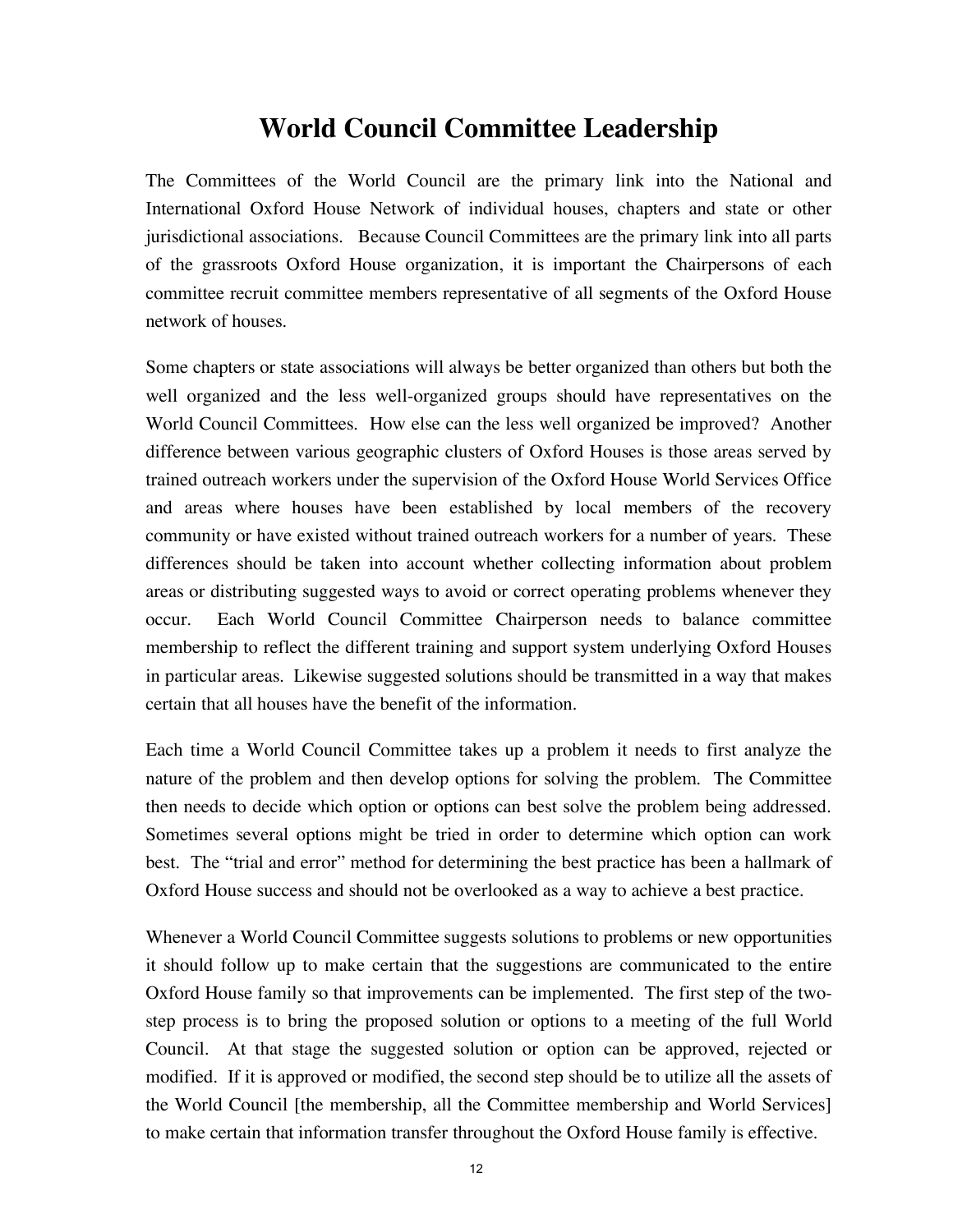There are certain skills that help make information transfer effective. The first is to clearly identify idea. That means the proposal should have a short title that describes its purpose or objective. For example, suppose that the issue involves interviewing of recovering individuals who are incarcerated but about to return to society and the suggestion involves how to adapt the usual application interview by all house members. Suppose that the Committee recommends that a group of two or three existing house residents might interview the incarcerated potential resident and report back to the full house and that the house might base its approval or rejection on the application and the report by the interview committee. The suggestion should be identified in a way that clearly states its purpose and recommendation. For example, it might state: Suggested Procedure for Interviewing and Accepting Recovering Incarcerated Individuals. This type of labeling clearly states the purpose of the suggestion and might include additional information about whether or not to make accommodation for the upfront money needed to move into a house.

#### *Passing On Good Ideas*

The goal of the World Council should be to distribute any agreed-upon proposals or suggestions to all Oxford Houses. Eventually all houses should have an e-mail address to simplify distribution – but other devices ranging from notification by posting on the website to articles in the Oxford Grape, Pathways or Common Good should also be used to make certain that everyone has the benefit of a Committee's findings. Sometimes feedback from houses will uncover weaknesses in an idea and the appropriate committee should not hesitate to make modifications as needed.

Depending upon the nature of a suggested proposal or corrective action, the Council may chose to utilize chapters or state associations to distribute the information to all the individual houses within their bailiwick.



*Working Together to Foster Recovery Without Relapse by Keeping Oxford House True to Its Purpose and Mission*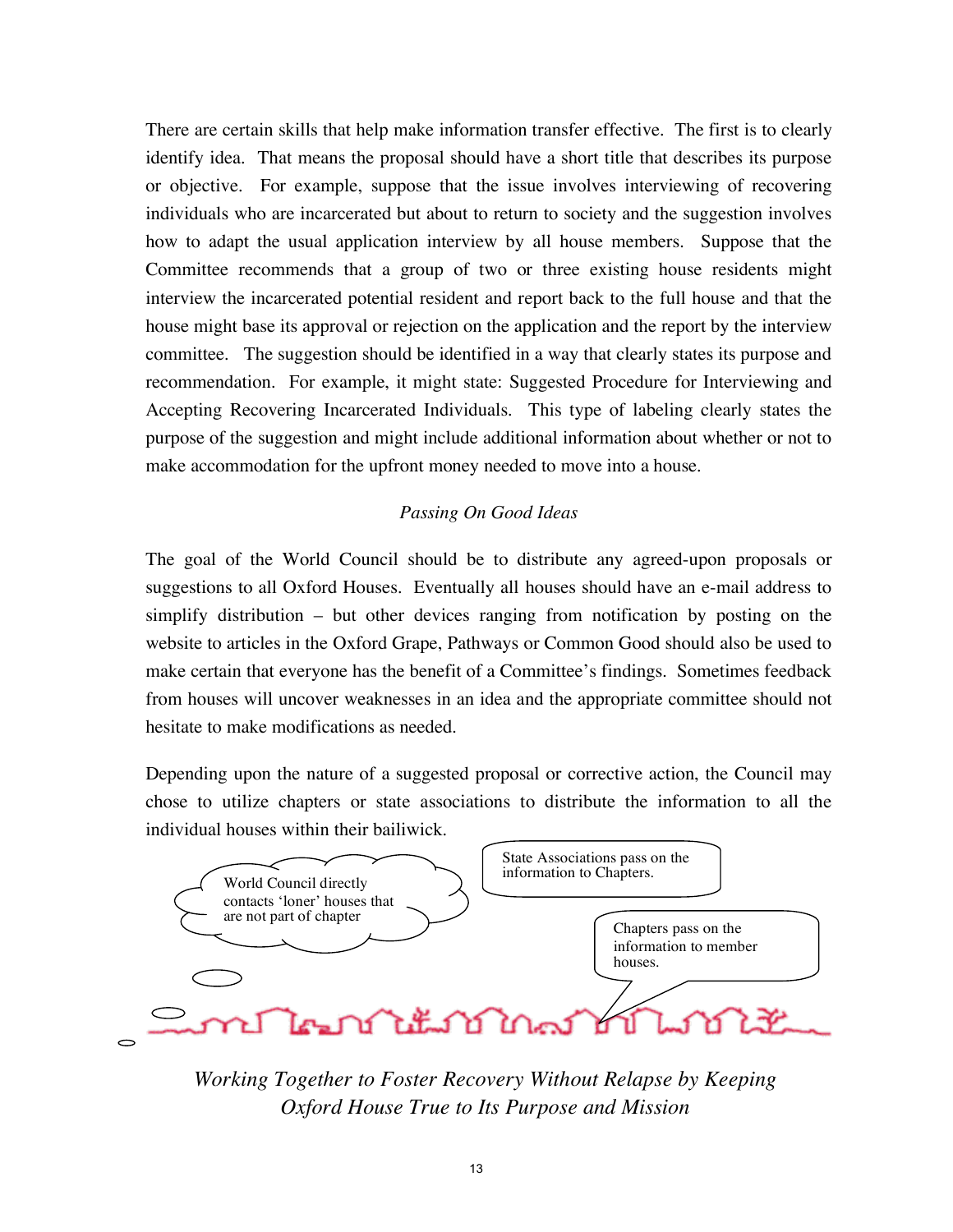#### *Promoting and Utilizing the Annual World Convention*

The annual Oxford House World Convention provides the forum that gives the World Council its membership and authority. Consequently, it is important that members of the World Council promote and utilize the annual convention. After all, it is the common ground for the entire Oxford House family and a hallmark of the self-run, self-supported autonomy of Oxford House. Since the first annual Oxford House World Convention in 1999, each convention has proven that "the inmates can run the asylum". Hundreds of Oxford House residents and alumni gather to learn more about addiction and recovery without relapse, to share the Oxford House concept and system of operation with others interest in providing addicts the opportunity to escape from addiction, and to celebrate recovery, friends and Oxford House.

An important component of every Oxford House Convention is the election of members to the Oxford House World Council. Right at the Convention candidates representing current house residents and alumni are nominated for election and campaign to gain election by their peers. The nomination process creates excitement among convention attendees right from the opening session. Candidates get their petitions signed by representatives of five or more houses from around the country and give campaign speeches before the third general session of the convention. The first eight annual conventions have found a full house. Everyone attends the election speeches and evaluates which candidates will get their vote. Some state delegations aggressively campaign for their favorite son or daughter and American democracy is demonstrated in its best light. When the votes are counted one-third of the membership of the World Council has been elected and the new World Council conducts its first meeting before the convention draws to a close.

The World Council serving at the beginning of the convention performs an important role by screening resolutions to be voted on by the entire convention. Resolutions from the floor take a 2/3rds vote to get it considered. Consequently, individuals or groups wanting a particular resolution considered always present it first to the World Council in order to get it polished and supported by a majority of the Council.

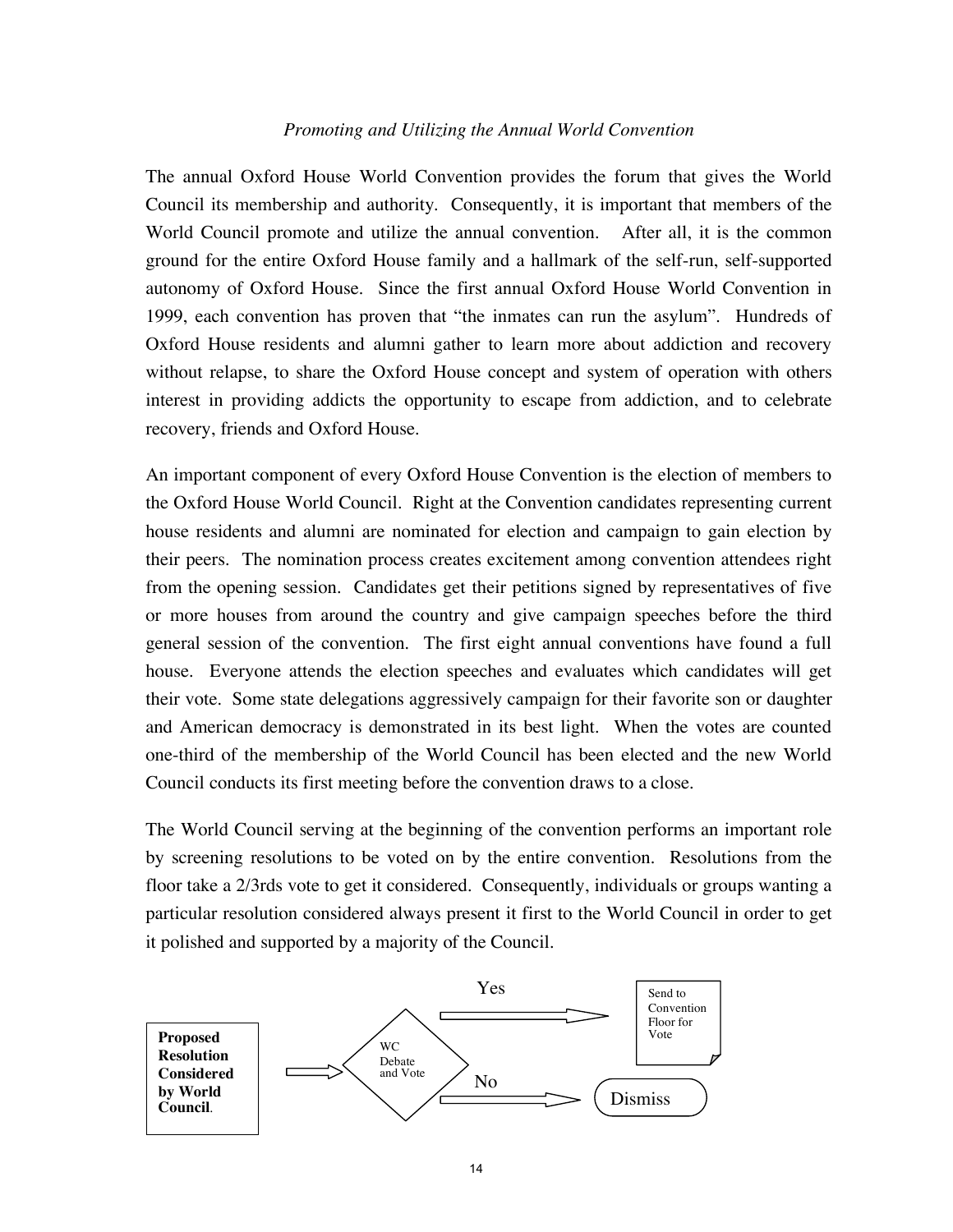#### *Resolutions*

Resolutions have been voted on at each of the Eight Oxford House World Conventions. At the first Convention in 1999 held in Washington, DC at the Washington Court Hotel the residents and alumni voted on two resolutions.

- Be it Resolved: That next year's convention shall be held in the fall of 2000 in Kansas City, Missouri. [Vote 203 to 24] **#1**
- Be it Resolved: Each house should voluntarily send a \$50 a month contribution to Oxford House World Services to expand the network of houses. [Vote 168 to 43] **#2**

Both votes were taken after spirited debate and thus began a tradition of having representatives from the entire Oxford House family vote on important issues. The next year at the second annual convention in Kansas City, another group of resolutions were considered at the third General Session of the World Convention on Saturday afternoon. Three resolutions were voted on:

- Be it Resolved: That individuals taking methadone are not drug-free and cannot be admitted to an Oxford House. [Approved: Vote 326 to 3] **#3**
- Be it Resolved: The Convention thanks the State of Missouri for their hospitality and support of the Oxford House program. [Approved: Vote 343 to 0] **#4**
- Be it Resolved: Individual Oxford Houses must join a chapter. [Rejected: 274 to 43] **#5**

In 2001, the Oxford House World Convention returned to Washington, DC for its annual convention at the Washington Court Hotel on Capitol Hill – beginning the custom that the conventions would be held in Washington, DC every other year – and it approved the following resolutions.

- Be it Resolved: that each chapter should conduct financial audits in member houses whenever there is a need or not less than once a year. [Vote 384 to 12] **#6**
- Be it Resolved: that Houses should voluntarily contribute \$50 per month to Oxford World Services and any amount of these contributions in excess of \$200,000 during each fiscal year will be placed in a National Revolving Loan Fund to start new houses. Oxford House World Services should report its income and expenses to the houses every three months. [Vote 343 to 53] **#7**
- Be it Resolved: that The Oxford House family should work with local branches of the National Council on Alcoholism to combat addiction. [Vote 396 to 0] **#8**
- Be it Resolved: that the next World Convention will be held in Seattle, Washington in November of 2002. [Vote 323 to 74] **#9**
- Be it Resolved: that Oxford House Inc by-laws clearly indicate that only Oxford House Inc. can grant or revoke house charters. [Vote 372 to 13] **#10**
- Be it Resolved: that the federal government should update and reprint the publication, "Self-Run, Self-supported Housing for More Effective Recovery from Alcoholism and Drug Addiction." [Vote 381 to 0] **#11**

In 2002, the Convention was held in Seattle and the following resolutions were adopted:

- Be it Resolved: That Drug Czar John Walters be thanked for his support and endorsement of Oxford Houses. [Vote 401 to 0**] #12**
- Be it Resolved: That Ken Stark, Head of Washington State Department of Alcohol and Substance Abuse, be thanked for his commitment and leadership for expansion of Oxford Houses in Washington State. [Vote 403 to 0] **#13**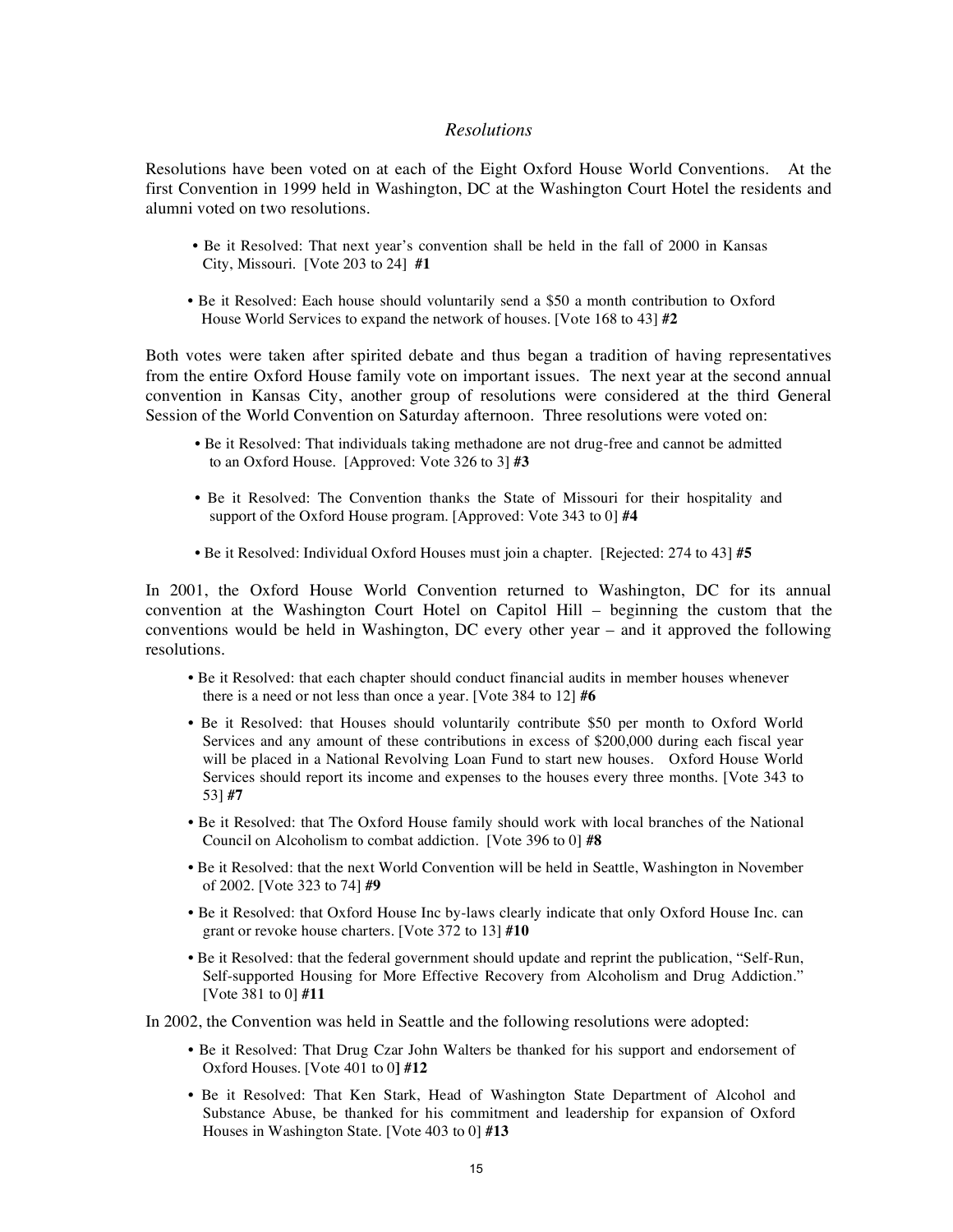- Be it Resolved: That the Board of Directors be encouraged to set up a foundation separate from Oxford House Inc. [Vote 372 to 13] **#14**
- Be it Resolved: That all States which have more than three Oxford House Chapters be encouraged to set up a State Association. [Vote 342 to 56] **#15**
- Be it Resolved: That all houses be strongly encouraged to belong to a chapter. [Vote 355 to 72] **#16**
- Be it Resolved That Oxford House Inc. devise a letter to local organizations to educate local law enforcement officials about Oxford Houses as solicit their cooperation in matters regarding the houses. [Vote 392 to 8] **#17**

In 2003, the Fifth Annual Oxford House World Convention returned to the Washington, DC area but had outgrown the Washington Court Hotel – that could only accommodate 400 at the Saturday night banquet – and went to the Omni Shoreham a larger hotel just off Connecticut Avenue, NW. Again the general session on Saturday afternoon took up resolutions and voted on the following seven.

- Be it Resolved: that it is the sense of the Convention that every effort should be made to provide financing for the World Council to meet in person between annual Oxford House World Conventions. [Vote 407 to 19] **#18**
- Be it Resolved: that each Oxford House having a permanent charter for at least six months shall replicate by having two or more of its residents begin a new Oxford House by renting another house and committing to live in the new house until it has fulfilled the conditions permitting the award of a permanent charter. [Vote 322 to 97] **#19**
- Be it Resolved: that Oxford House be encouraged to establish incarceration committees to work with programs for incarcerated alcoholics and drug addicts. [Vote 340 to 74] **#20**
- Be it Resolved: that the Oxford House Women's Conference become a regular part of future conventions. [Vote 432 to 0] **#21**
- Be it Resolved: Oxford Houses be encouraged to charge new members a non-refundable movein or acceptance fee in place of a security/sobriety deposit. [Vote 224 to 117] **#22**
- Be it Resolved: that the World Convention upholds the 1990 decision by Oxford House residents at a Town Meeting in Silver Spring, Maryland that applicants who are using methadone are not acceptable in an Oxford House. [Vote 422 to 6] **#23**
- Be it Resolved: that the Sixth Annual Convention be held in San Antonio, TX. [Vote 377 to 53] **#24**

The Sixth Annual Oxford House World Convention held in San Antonio in August 2004 was again a success and produced three new resolutions – two covering new subjects and one [regarding the women's conference] similar to a resolution passed the previous year.

- Be it Resolved: that Chapters be encouraged to implement "Newcomer Orientations" for all house newcomers at Chapter meetings on a regular basis. [Vote 312 to 13] **#25**
- Be it Resolved: that Chapters and State Associations encourage houses to provide financial support to the World Services Office [Vote 331 to 4] **#26**
- Be it Resolved: that the pre-convention Women's Conference become a permanent part of World Conventions in the Future. [Vote 310 to 6] **#27**

The Seventh Annual Oxford House World Convention returned to the Washington, DC area at the Hilton Alexandria Hotel in Alexandria, Virginia in October 2005. The convention approved only one resolution having the purpose of letting all residents and alumni know about the location and registration fees necessary for the next convention at least ten months before the date of the convention.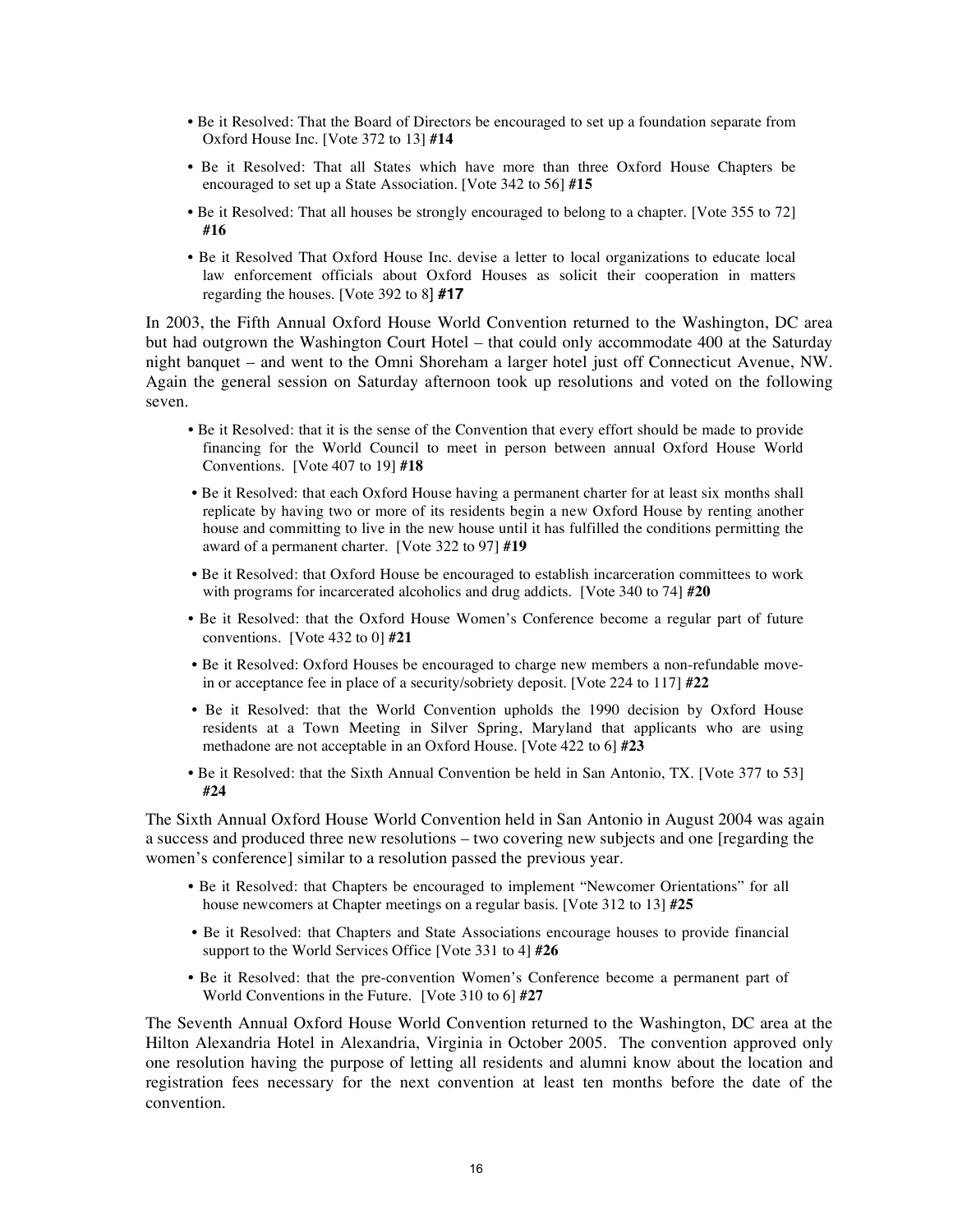• Be it Resolved that World Services provide at least 10 months of notice to houses on when and where the next World Convention will be held and that cost should always be a consideration when considering convention sites. [Vote 432 to 23] **#28**

More than 450 Oxford House residents and alumni at the Eighth Annual World Convention in Wichita, Kansas in September 2006. The highly successful convention considered several resolutions and passed the following three:

- Be it Resolved: That Oxford Houses must reject acceptance of any resident using methadone. [Vote 368 to 5] **#29**
- Be it Resolved: That World Council *suggests* that house may want to avoid accepting individuals convicted of a sexual offence. The resolution was amended to make certain it is only a suggestion because each Oxford House is autonomous. [Vote 268 to 189] **#30**
- Be it Resolved: All domain names related to Oxford House should be owned by Oxford House, Inc. to assure preservation of the good name of Oxford House. [Vote 410 to 4] **#31**

The Ninth Annual World Convention returned to Washington, D.C. Labor Day weekend 2007 where more than 550 residents and alumni gather at the Capital Hill Hyatt Regency. The highly successful convention considered several resolutions and passed the following three:

- Be it resolved that Oxford House will give consideration to a T.V. series on Oxford House, with Oxford House having control over the content. [Vote 502 to 12] **#32**
- Be it resolved that during September 2007, which is the month set aside for "Recovery Month" we encourage every Oxford House to host open houses for their neighborhood. [Vote 513 to 3] **#33**
- Be it resolved that Oxford Houses should be considered a "Best Practice" for the therapeutic community and politicians. [Vote 515 to 0] **#34**
- Be it resolved that Oxford House would encourage politicians in all states to re-instate the "Mandatory Revolving Loan Fund." [Vote 412 to 64] **#35**

The Tenth Annual World Convention was held in New Orleans and more than 580 residents and alumni attended. The Convention members adopted four resolutions. *Be it resolved,* that every chapter should obtain a PO box and give the PO box number to Oxford House World Services. [Vote 520 to 7] **#36**

- *Be it resolved*, that it is the duty of the secretary of each house to update vacancies on the website once a week for their house. [Vote 539 to 13] **#37**
- *Be it resolved* that it is the duty of the President to make sure the voice mail messages are retrieved and returned. [Vote 509 to 12] **#38**
- *Be it resolved* That each house shall obtain an email address for the house. [Vote 480 to 22] **#39**

The Eleventh Annual World Convention in Washington, DC with 640 residents and alumni in attendance. The following resolution was adopted.

• Be it resolved That the use of electronic banking shall be limited exclusively to the repayment of revolving loans and/or the monthly donation to Oxford House World Services. [Vote 550 to 10] **#40**

Implementation of the resolutions adopted is carried out by the Council, which records the approved resolutions, catalogues and numbers them and reports progress to the next Annual Oxford House World Convention. The number of each resolution is noted above in bold following the text of the resolution.

The concept of Oxford House is that the residents and alumni make decisions democratically and the impetus for changes can come from any resident or alumni. Oxford House as we know it has been built from thousands of good ideas and its strong future depends upon egalitarian participation from bottom to top of the organization.

Note: "votes" are a show of hands and counting should be considered "best estimates."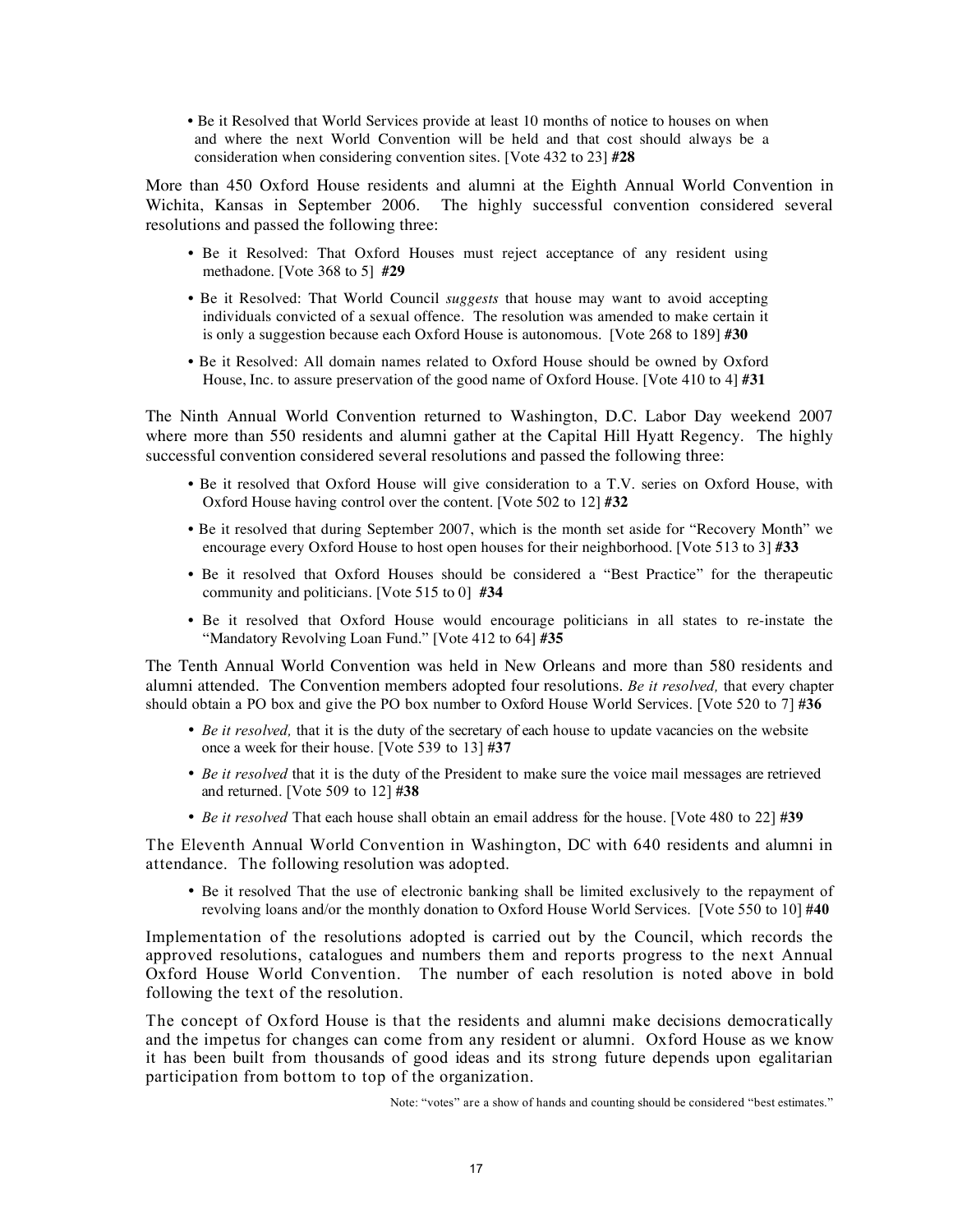## **Oxford House World Council Bylaws**

The Oxford House World Council is an elected membership subsidiary of Oxford House Inc. [a non-profit Delaware corporation and the 501(c)(3) umbrella organization of all Oxford Houses and Alumni Oxford Houses] whose principle place of business is 1010Wayne Ave. Suite 400, Silver Spring, MD 20910. The following are bylaws for the Oxford House World Council.

#### ARTICLE I

Incorporation of Oxford House, Inc. Bylaws

The bylaws of Oxford House, Inc. are hereby incorporated by reference to Oxford House World Council.

#### ARTICLE II

Composition of Oxford House World Council

The Oxford House World Council shall be twelve (12) members with nine (9) resident members and three (3) alumni members. Each member shall serve for a term of three years except three of the initial members shall be elected for three years, three for two years and three for one year. In addition, there shall be three alternate council members [two resident and one alumni] each serving a one year term of office and determined by the candidate for election to the Council receiving the highest number of votes to the election candidates in the respective class.

#### ARTICLE III

#### Election Procedure

Election of council members and alternates shall be conducted annually at the Oxford House World Convention. Each house in attendance at the convention is entitled to one vote for three resident members and one alumni member. Alumni in attendance at the convention can vote for alumni members but not resident members. Broad geographic distribution shall be assured for the council by requiring that no more than one council member and alternate council member may be from the same state or territory.

#### ARTICLE IV

#### Member Responsibility

Council membership is conditioned on maintenance of sobriety and participation in World Council meetings. Unexcused absences from more than two meetings shall result in termination of membership on the Council and substitution to the first alternate from the same class of membership as the person leaving the council. An alternate shall serve the remainder of the former member's term. A relapse [return to using alcohol and/or drugs] shall result in immediate disqualification from Council membership of a council member or alternate.

#### ARTICLE V

#### Council Offices and Standing Committees

The council at its first meeting following the election of new council members shall elect the following officers for a term to extend until the next annual Oxford House World Convention: Chairperson, Vice Chairperson, Secretary, Treasurer, Chapter Chairperson, Charter Chairperson, Alumni Chairperson, Convention Chairperson, Propagation Chairperson and Fundraising Chairperson. Each committee chairperson may select up to ten committee members at least two of whom should be council members or alternate council members.

**Chapter Committee** – Maintain and update the Chapter manual and maintain the network of Oxford House Chapters.

**Charter Committee** – Work with Oxford House, Inc. on getting all Oxford Houses Chartered and participate in the investigation in the event of a Charter revocation.

**Alumni Committee** – Establish and maintain a list of all active alumni. Receive and account for dues from alumni. Maintain contact with alumni and promote more involvement from alumni.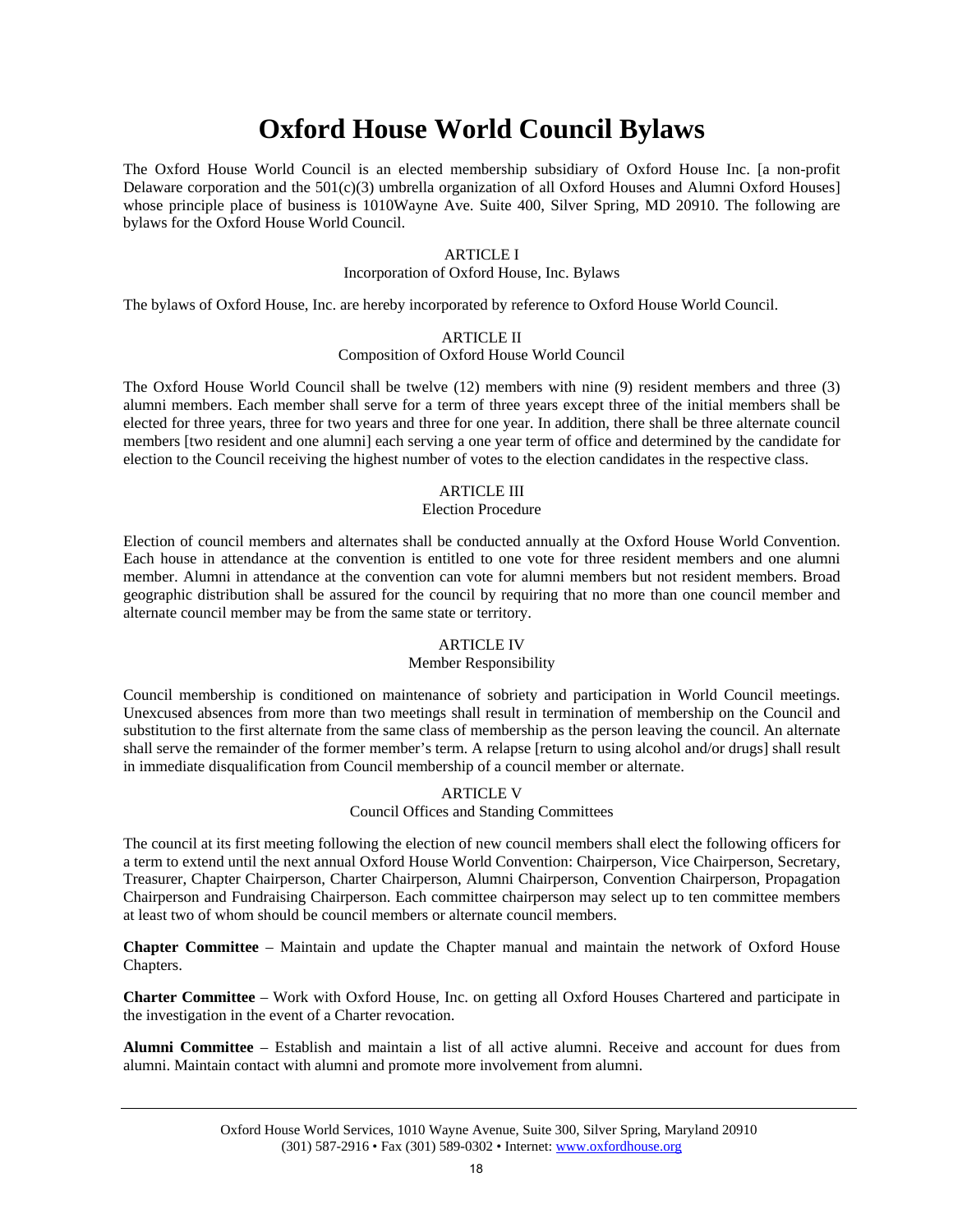**Convention Committee** – Work with Oxford House, Inc. on the coordination and function of the Annual World Convention.

**Standards Committee –** Develop best practice standards for any procedures or practices throughout the Oxford House network and make suggestions to affected entities to achieve best practices.

**Propagation Committee** – Establish and maintain avenues of promoting Oxford House as a whole taking into account the concept, traditions and system of operations of Oxford House.

**State Association Committee –** Assist states with three or more Oxford House Chapters to develop State Associations to help expand and maintain their networks of Oxford Houses.

**Development Committee –** Works to find ways and means to expand the number of Oxford Houses to provide more recovering alcoholics and drug addicts the opportunity to gain sobriety without relapse.

**Legal Defense Committee –** Develop ways and means to assure that the civil rights of all Oxford Houses are protected and identify discrimination as soon as it occurs.

**Fundraising Committee** – Establish and coordinate with all states, provinces or territories a means of raising funds to strengthen the local Oxford Houses.

The Chairperson of the Council may establish such select committees as he or she may deem to be appropriate. The out going Chairperson shall remain on the World Council as a parliamentarian for one year after his or her term of office is complete.

#### ARTICLE VI

Coordination with the Oxford House, Inc. Board of Directors

The Chairperson of the World Council, during his or her term of office, shall also serve as a member of the Oxford House, Inc. Board of Directors. Twenty-five (25) percent of the Oxford House, Inc. Board of Directors shall be comprised of Oxford House resident or alumni members counting the two lifetime alumni members of the Oxford House, Inc. Board – Paul Molloy and James McClain. When necessary, because of the number of Oxford House, Inc. Directors, the World Council shall by majority vote elect from among its membership one or more representatives in addition to the Chairperson who shall serve during their term of office on the Council.

#### ARTICLE VII

#### Mission of Oxford House World Council

The primary mission of the Oxford House World Council is to facilitate adherence to Oxford House Traditions, concept and system of operation by providing effective means of communication and mission focus between the various organizational structures of Oxford House as a whole. In carry out its mission the Council always keeps a focus on expansion of the network of individual Oxford Houses to provide all recovering alcoholics and drug addicts the opportunity to develop comfortable sobriety without relapse. The Oxford House World Council is the guardian of the manuals and traditions.

#### ARTICLE VIII

Resolutions Considered at Annual Oxford House World Convention

The annual Oxford House World Convention, consistent with the bylaws of Oxford House, Inc. and the Oxford House World Council, has the authority to enact resolutions affecting Oxford House policies and procedures. Such resolutions must be approved by a majority vote of the World Council and publicly posted at the Convention at least 24 hours before presented for vote at a General Session of the Annual World Convention. The World Council shall be guided by welfare of Oxford House as a whole taking into account the concept, traditions and system of operations of Oxford House.

#### ARTICLE IX

#### Amendment of Bylaws

The World Council may amend these bylaws by a two-thirds vote at any meeting of the council having a quorum. A quorum shall be at least nine members present at a meeting or attending the meeting via speaker telephone. *APPROVED THIS SIXTH DAY OF DECEMBER IN THE YEAR 2000 AT A MEETING OF THE WORLD COUNCIL AT THE SECOND OXFORD HOUSE WORLD CONVENTION*